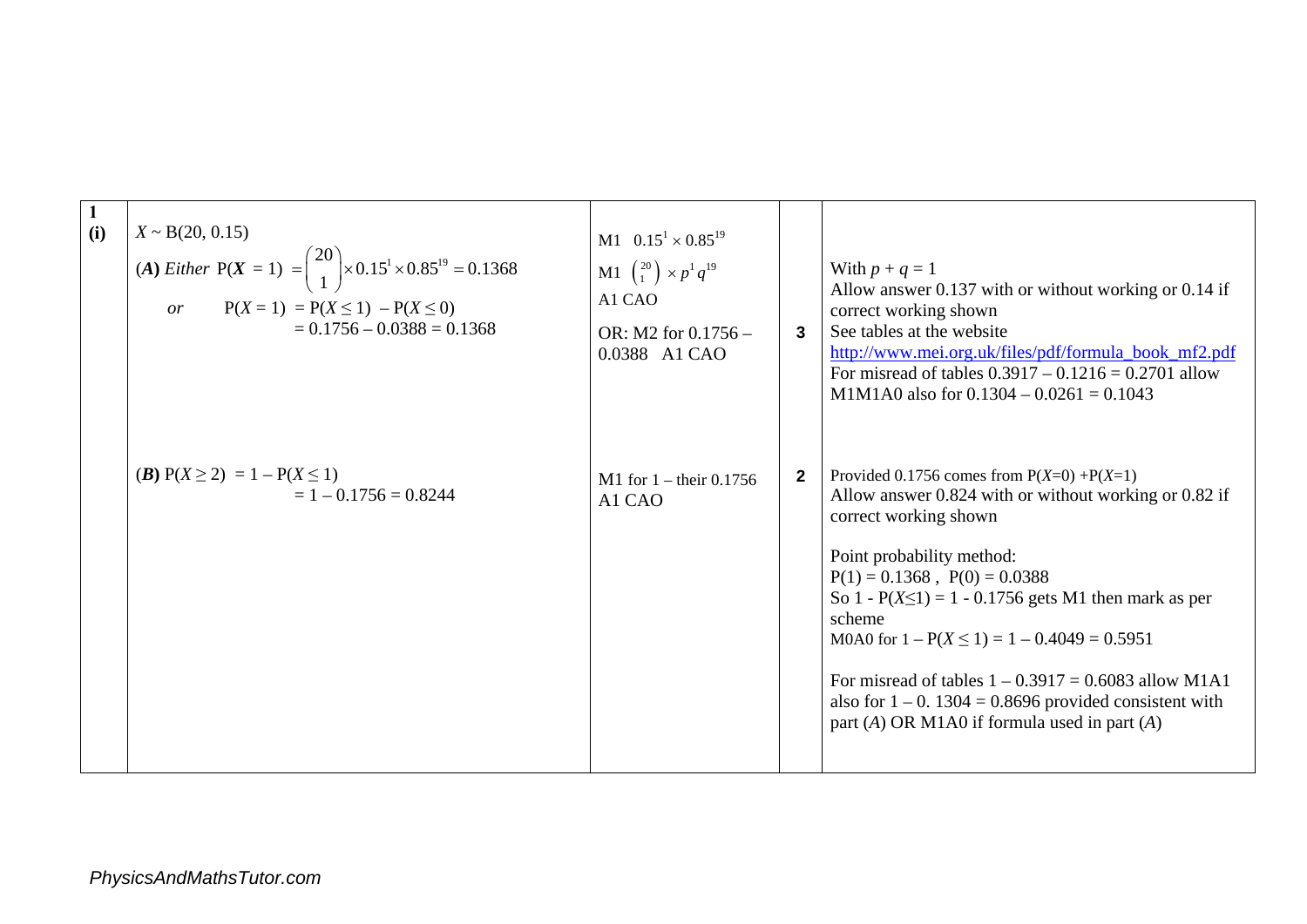| (ii)  | Let $X \sim B(n, p)$<br>Let $p =$ probability of a 'no-show' (for population)<br>$H_0$ : $p = 0.15$<br>$H_1$ : $p < 0.15$<br>$H_1$ has this form because the hospital management hopes to<br>reduce the proportion of no-shows. | B1 for definition of $p$<br>$B1$ for $H_0$<br>$B1$ for $H_1$<br>E1 Allow correct<br>answer even if $H_1$<br>wrong | 4 | Allow $p = P(no-show)$ for B1<br>Definition of $p$ must include word probability (or chance<br>or proportion or percentage or likelihood but NOT<br>possibility).<br>Preferably as a separate comment. However can be at<br>end of H <sub>0</sub> as long as it is a clear definition ' $p =$ the<br>probability of no-show, NOT just a sentence 'probability<br>is $0.15$<br>$H_0: p(no-show) = 0.15, H_1: p(no-show) < 0.15$ gets<br><b>B0B1B1</b><br>Allow p=15%, allow $\theta$ or $\pi$ and $\rho$ but not x. However<br>allow any single symbol if defined<br>Allow $H_0 = p=0.15$ ,<br>Do not allow $H_0$ : $P(X=x) = 0.15$ , $H_1$ : $P(X=x) < 0.15$<br>Do not allow H <sub>0</sub> : =0.15, =15%, P(0.15), p(0.15),<br>$p(x)=0.15$ , x=0.15 (unless x correctly defined as a<br>probability)<br>Do not allow $H_1: p \le 0.15$ ,<br>Do not allow $H_0$ and $H_1$ reversed for B marks but can<br>still get E1<br>Allow NH and AH in place of $H_0$ and $H_1$<br>For hypotheses given in words allow Maximum<br>B0B1B1E1 Hypotheses in words must include<br>probability (or chance or proportion or percentage) and<br>the figure 0.15 oe. |
|-------|---------------------------------------------------------------------------------------------------------------------------------------------------------------------------------------------------------------------------------|-------------------------------------------------------------------------------------------------------------------|---|-----------------------------------------------------------------------------------------------------------------------------------------------------------------------------------------------------------------------------------------------------------------------------------------------------------------------------------------------------------------------------------------------------------------------------------------------------------------------------------------------------------------------------------------------------------------------------------------------------------------------------------------------------------------------------------------------------------------------------------------------------------------------------------------------------------------------------------------------------------------------------------------------------------------------------------------------------------------------------------------------------------------------------------------------------------------------------------------------------------------------------------------------------|
| (iii) | $P(X \le 1) = 0.1756 > 5\%$<br>So not enough evidence to reject $H_0$ .<br>Not significant.<br>Conclude that there is not enough evidence to indicate that<br>the proportion of no-shows has decreased.                         | M1 for probability<br>seen, but not in<br>calculation for point<br>probability<br>M1 dep for comparison<br>A1     | 4 | Zero for use of point prob - $P(X = 1) = 0.1368$<br>Do NOT FT wrong $H_1$<br>Allow accept $H_0$ , or reject $H_1$<br>Full marks only available if 'not enough evidence to'<br>oe mentioned somewhere Do not allow 'enough<br>evidence to reject $H_1$ ' for final mark but can still get $3/4$<br>Upper end comparison: $1 - 0.1756 = 0.8244 < 95\%$ gets                                                                                                                                                                                                                                                                                                                                                                                                                                                                                                                                                                                                                                                                                                                                                                                           |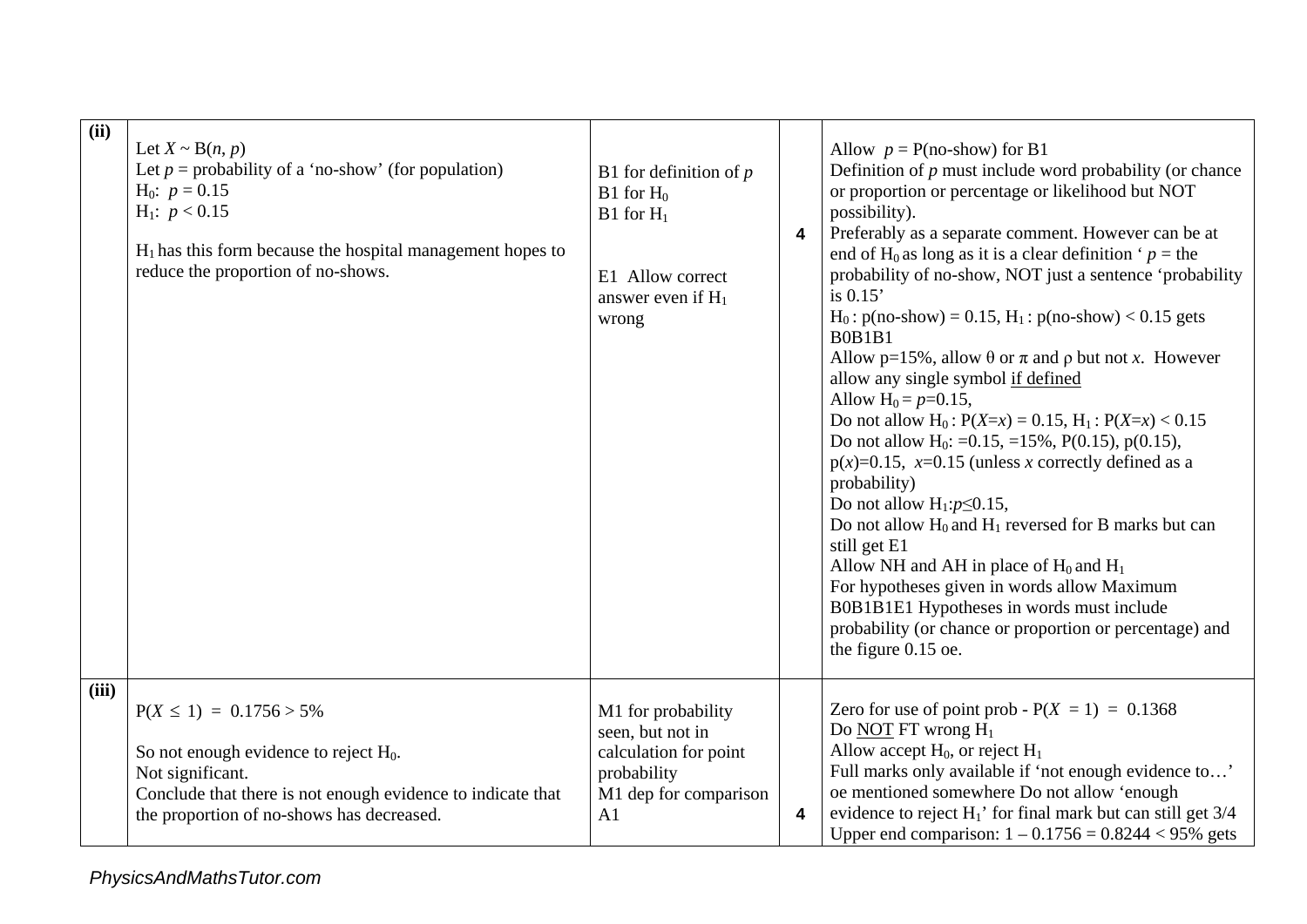|      | Note: use of critical region method scores                                                  | E1 dep for conclusion      |              | M2 then A1E1 as per scheme                                                                                                                                                                |
|------|---------------------------------------------------------------------------------------------|----------------------------|--------------|-------------------------------------------------------------------------------------------------------------------------------------------------------------------------------------------|
|      | M1 for region $\{0\}$<br>M1 for 1 does not lie in critical region, then A1 E1 as per scheme | in context.                |              | Line diagram method                                                                                                                                                                       |
|      |                                                                                             |                            |              | M1 for squiggly line between 0 and 1 with arrow                                                                                                                                           |
|      |                                                                                             |                            |              | pointing to left, M1 0.0388 seen on diagram from<br>squiggly line or from 0, A1E1 for correct conclusion                                                                                  |
|      |                                                                                             |                            |              |                                                                                                                                                                                           |
|      |                                                                                             |                            |              | Bar chart method<br>M1 for line clearly on boundary between 0 and 1 and<br>arrow pointing to left, M1 0.0388 seen on diagram from<br>boundary line or from 0, A1E1 for correct conclusion |
| (iv) |                                                                                             |                            |              |                                                                                                                                                                                           |
|      | 6 < 8                                                                                       | M1 for comparison          |              | Allow '6 lies in the CR'                                                                                                                                                                  |
|      | So there is sufficient evidence to reject $H_0$                                             | seen<br>A1                 | 3            | Do NOT insist on 'not enough evidence' here                                                                                                                                               |
|      | Conclude that there is enough evidence to indicate that the                                 | E1 for conclusion in       |              | Do not FT wrong $H_1: p>0.15$ but may get M1                                                                                                                                              |
|      | proportion of no-shows appears to have decreased.                                           | context                    |              | In part (iv) ignore any interchanged $H_0$ and $H_1$ seen in part (ii)                                                                                                                    |
|      |                                                                                             |                            |              |                                                                                                                                                                                           |
| (v)  |                                                                                             |                            |              |                                                                                                                                                                                           |
|      | For $n \le 18$ , $P(X \le 0) > 0.05$ so the critical region is empty.                       | E1 for $P(X \le 0) > 0.05$ | $\mathbf{2}$ | E1 also for sight of 0.0536<br>Condone $P(X = 0) > 0.05$ or all probabilities or values,                                                                                                  |
|      |                                                                                             |                            |              | (but not outcomes) in table (for $n \le 18$ ) > 0.05                                                                                                                                      |
|      |                                                                                             |                            |              |                                                                                                                                                                                           |
|      |                                                                                             | E1 indep for critical      |              | Or 'There is no critical region'<br>For second E1 accept $H_0$ would always be accepted'                                                                                                  |
|      |                                                                                             | region is empty            |              |                                                                                                                                                                                           |
|      |                                                                                             |                            |              | Do NOT FT wrong $H_1$                                                                                                                                                                     |
|      |                                                                                             |                            |              | Use professional judgement - allow other convincing                                                                                                                                       |
|      |                                                                                             |                            |              | answers                                                                                                                                                                                   |
|      |                                                                                             | <b>TOTAL</b>               | 18           |                                                                                                                                                                                           |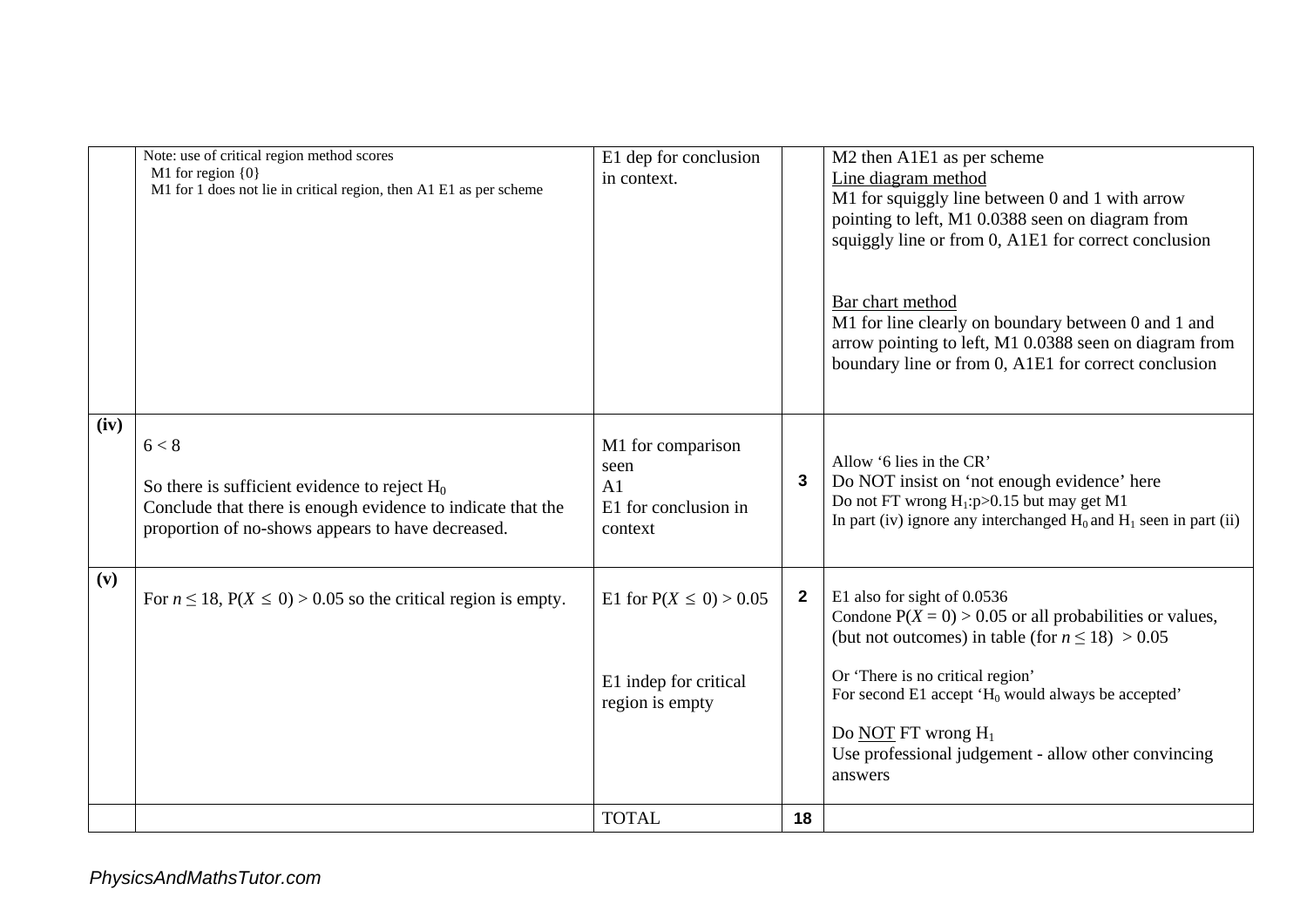| $\boldsymbol{2}$<br>(i) | $E(X) = np = 12 \times 0.2 = 2.4$<br>Do not allow subsequent rounding.                                                                                         | M1 for product<br>A1 CAO                                                                                             | $\overline{2}$ | If wrong $n$ used consistently throughout, allow M<br>marks only.<br>NB If they round to 2, even if they have obtained 2.4<br>first they get M1A0. For answer of '2.4 or 2 if<br>rounded up' allow M1A0<br>Answer of 2 without working gets M0A0.<br>If they attempt $E(X)$ by summing products xp give no<br>marks unless answer is fully correct.                                                                                                                                                                                                                                                                         |
|-------------------------|----------------------------------------------------------------------------------------------------------------------------------------------------------------|----------------------------------------------------------------------------------------------------------------------|----------------|-----------------------------------------------------------------------------------------------------------------------------------------------------------------------------------------------------------------------------------------------------------------------------------------------------------------------------------------------------------------------------------------------------------------------------------------------------------------------------------------------------------------------------------------------------------------------------------------------------------------------------|
| (ii)                    | $X \sim B(12, 0.2)$<br>(A) P(Wins exactly 2) = $\binom{12}{2}$ × 0.2 <sup>2</sup> × 0.8 <sup>10</sup> = 0.2835<br>OR from tables<br>$0.5583 - 0.2749 = 0.2834$ | M1 $0.2^2 \times 0.8^{10}$<br>M1 $\binom{12}{2} \times p^2 q^{10}$<br>A1 CAO<br>OR: M2 for 0.5583 -<br>0.2749 A1 CAO | 3              | With $p + q = 1$<br>Also for $66 \times 0.004295$<br>Allow answers within the range 0.283 to 0.284 with or<br>without working or 0.28 to 0.283 if working shown<br>See tables at the website<br>http://www.mei.org.uk/files/pdf/formula_book_mf2.pd                                                                                                                                                                                                                                                                                                                                                                         |
|                         | P(Wins at least 2) = $1 - 0.2749 = 0.7251$<br>(B)                                                                                                              | M1 $P(X \leq 1)$<br>M1 1- $P(X \leq 1)$<br>A1 CAO                                                                    | $\mathbf{3}$   | M1 0.2749 seen<br>$M1 1 - 0.2749$ seen<br>Allow 0.725 to 0.73 but not 0.72.<br>Point probability method:<br>$P(1) = 12 \times 0.2 \times 0.8^{11} = 0.2062$ , $P(0) = 0.8^{12} = 0.0687$<br>So $P(X \le 1) = 0.2749$ gets M1 then mark as per scheme<br>SC1 for $1 - P(X \le 2) = 1 - 0.5583 = 0.4417$<br>For misread of tables value of $0.2749$ , allow $0$ in $(A)$<br>but MAX M1M1 in $(B)$<br>For $P(X>1) = P(X=2) + P(X=3) + P(X=4) + $ allow<br>M1 for 0.2835+0.2362+0.1329+0.0532+0.0155 and<br>second M1 for 0.0033+0.0005+0.0001 and A1 for<br>$0.725$ or better<br>M0M0A0 for $1 - P(X=1) = 1 - 0.2062 = 0.7938$ |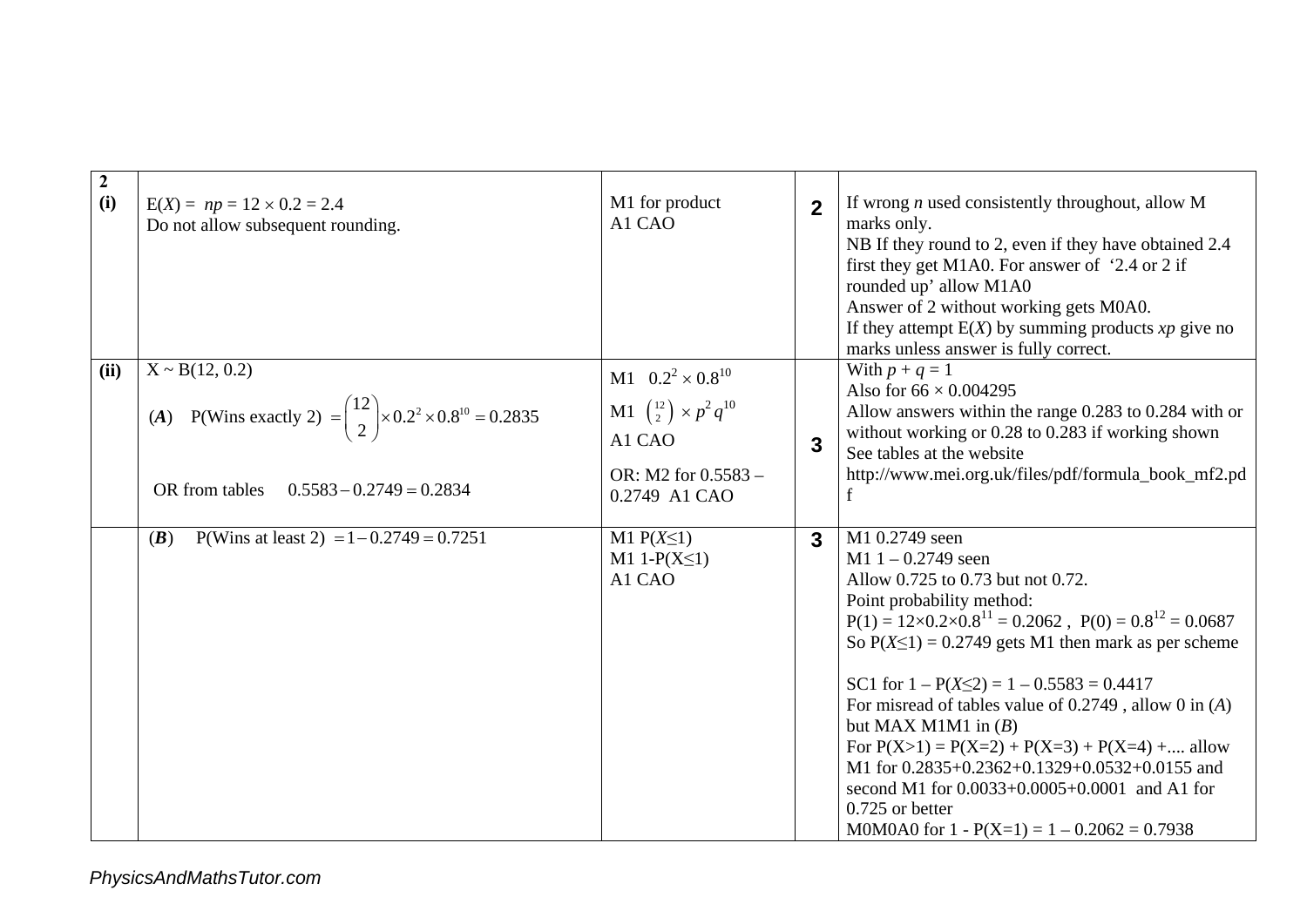| (iii) | Let $p =$ probability that Ali wins a game                                                                                    | B1 for definition of $p$ in                             |                         | Minimum needed for B1 is $p =$ probability that Ali                                      |
|-------|-------------------------------------------------------------------------------------------------------------------------------|---------------------------------------------------------|-------------------------|------------------------------------------------------------------------------------------|
|       | $H_0$ : $p = 0.2$                                                                                                             | context                                                 |                         | wins.                                                                                    |
|       | $H_1$ : $p > 0.2$                                                                                                             | $B1$ for $H_0$                                          |                         | Allow $p = P(Ali wins)$ for B1                                                           |
|       | $H_1$ has this form as Ali claims that he is better at winning                                                                | B1 for $H_1$                                            |                         | Definition of $p$ must include word probability (or                                      |
|       | games than Mark is.                                                                                                           | E1                                                      | $\overline{\mathbf{4}}$ | chance or proportion or percentage or likelihood but                                     |
|       |                                                                                                                               |                                                         |                         | NOT possibility).                                                                        |
|       |                                                                                                                               |                                                         |                         | Preferably as a separate comment. However can be at                                      |
|       |                                                                                                                               |                                                         |                         | end of H <sub>0</sub> as long as it is a clear definition ' $p =$ the                    |
|       |                                                                                                                               |                                                         |                         | probability that Ali wins a game, NOT just a sentence                                    |
|       |                                                                                                                               |                                                         |                         | 'probability is 0.2'                                                                     |
|       |                                                                                                                               |                                                         |                         | $H_0$ : p(Ali wins) = 0.2, $H_1$ : p(Ali wins) > 0.2 gets                                |
|       |                                                                                                                               |                                                         |                         | B0B1B1Allow p=20%, allow $\theta$ or $\pi$ and $\rho$ but not x.                         |
|       |                                                                                                                               |                                                         |                         | However allow any single symbol if defined                                               |
|       | <b>EITHER Probability method:</b>                                                                                             |                                                         |                         | Allow H <sub>0</sub> = $p=0.2$ , Allow H <sub>0</sub> : $p=^{2}/_{10}$                   |
|       |                                                                                                                               | B1 for $P(X \ge 7)$                                     |                         | Do not allow H <sub>0</sub> : $P(X=x) = 0.2$ , H <sub>1</sub> : $P(X=x) > 0.2$           |
|       | $P(X \ge 7) = 1 - P(X \le 6)$                                                                                                 | B1 for $0.0867$ Or $1 -$                                |                         | Do not allow H <sub>0</sub> : =0.2, =20%, P(0.2), p(0.2), p(x)=0.2,                      |
|       | $= 1 - 0.9133 = 0.0867 > 5\%$                                                                                                 | 0.9133 seen                                             |                         | $x=0.2$ (unless x correctly defined as a probability)                                    |
|       |                                                                                                                               | M1 for comparison with                                  |                         | Do not allow $H_1: p \ge 0.2$ ,                                                          |
|       |                                                                                                                               | 5% dep on B1 for                                        |                         | Do not allow $H_0$ and $H_1$ reversed for B marks but can                                |
|       |                                                                                                                               | 0.0867                                                  |                         | still get E1                                                                             |
|       | So not significant, so there is not enough evidence to reject<br>the null hypothesis and we conclude that there is not enough | A1 for not significant or<br>'accept $H_0$ ' or 'cannot |                         | Allow NH and AH in place of $H_0$ and $H_1$                                              |
|       | evidence to suggest that Ali is better at winning games than                                                                  | reject $H_0$ ' or 'reject $H_1$ '                       |                         | For hypotheses given in words allow Maximum<br>B0B1B1E1 Hypotheses in words must include |
|       | Mark.                                                                                                                         |                                                         |                         | probability (or chance or proportion or percentage) and                                  |
|       | Must include 'not enough evidence' or something similar for                                                                   | E1 dep on M1A1                                          |                         | the figure 0.2 oe.                                                                       |
|       | E1. 'Not enough evidence' can be seen in the either for the                                                                   |                                                         |                         |                                                                                          |
|       | A mark or the E mark.                                                                                                         | Do not award first B1                                   | 5                       |                                                                                          |
|       | Do not allow final conclusions for E1 such as : 'there is                                                                     | for poor symbolic                                       |                         | Zero for use of point prob - $P(X = 7) = 0.0546$                                         |
|       | evidence to suggest that Ali is no better at winning games                                                                    | notation such as $P(X =$                                |                         |                                                                                          |
|       | than Mark' or 'Mark and Ali have equal probabilities of                                                                       | $7) = 0.0867$ Th                                        |                         |                                                                                          |
|       | winning games'                                                                                                                | comment applies to all                                  |                         |                                                                                          |
|       |                                                                                                                               | methods                                                 |                         |                                                                                          |
|       |                                                                                                                               |                                                         |                         |                                                                                          |
|       |                                                                                                                               |                                                         |                         |                                                                                          |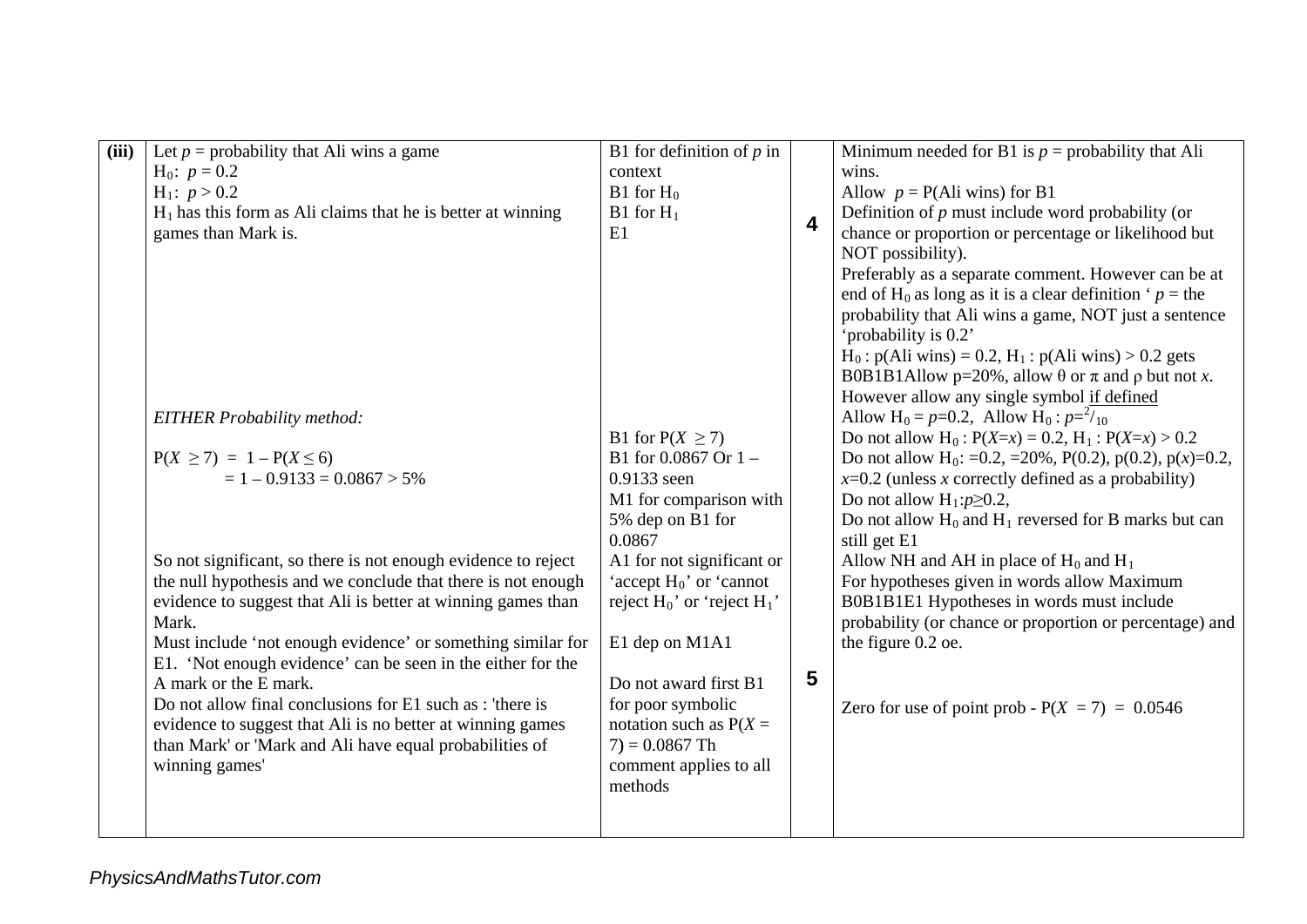|  |                                                               | B1 for 0.0867                 |    | Allow any form of statement of CR eg $X \ge 8$ , 8 to 20, 8 |
|--|---------------------------------------------------------------|-------------------------------|----|-------------------------------------------------------------|
|  | OR Critical region method:                                    | B1 for 0.0321                 |    | or above, $X > 8$ , $\{8, \}$ , annotated number line, etc  |
|  | Let $X \sim B(20, 0.2)$                                       | M1 for at least one           |    | but not $P(X \ge 8)$                                        |
|  | $P(X \ge 7) = 1 - P(X \le 6) = 1 - 0.9133 = 0.0867 > 5\%$     | comparison with 5%            |    | $\{8,9,10,11,12\}$ gets max B2M1A0 – tables stop at 8.      |
|  | $P(X \ge 8) = 1 - P(X \le 7) = 1 - 0.9679 = 0.0321 < 5\%$     | A1 CAO for critical           |    | NB USE OF POINT PROBABILITIES gets                          |
|  |                                                               | region and not                |    | B0B0M0A0                                                    |
|  | So critical region is {8,9,10,11,12,13,14,15,16,17,18,19,20}  | significant or 'accept        |    | Use of complementary probabilities                          |
|  | 7 does not lie in the critical region, so not significant,    | $H_0$ ' or 'cannot reject     |    | Providing there is sight of 95%, allow B1 for 0.9133,       |
|  |                                                               | $H_0$ ' or 'reject $H_1$ '    |    | B1 for 0.9679, M1 for comparison with 95% A1CAO             |
|  | So there is not enough evidence to reject the null hypothesis | <i>dep</i> on M1 and at least |    | for correct CR                                              |
|  | and we conclude that there is not enough evidence to suggest  | one B1                        |    | See additional notes below the scheme for other             |
|  | that Ali is better at winning games than Mark.                |                               |    | possibilities                                               |
|  |                                                               | E1 dep on M1A1                |    | PLEASE CHECK THAT THERE IS NO EXTRA                         |
|  |                                                               |                               |    | <b>WORKING ON THE SECOND PAGE IN THE</b>                    |
|  |                                                               |                               |    | <b>ANSWER BOOKLET</b>                                       |
|  |                                                               | <b>TOTAL</b>                  | 17 |                                                             |